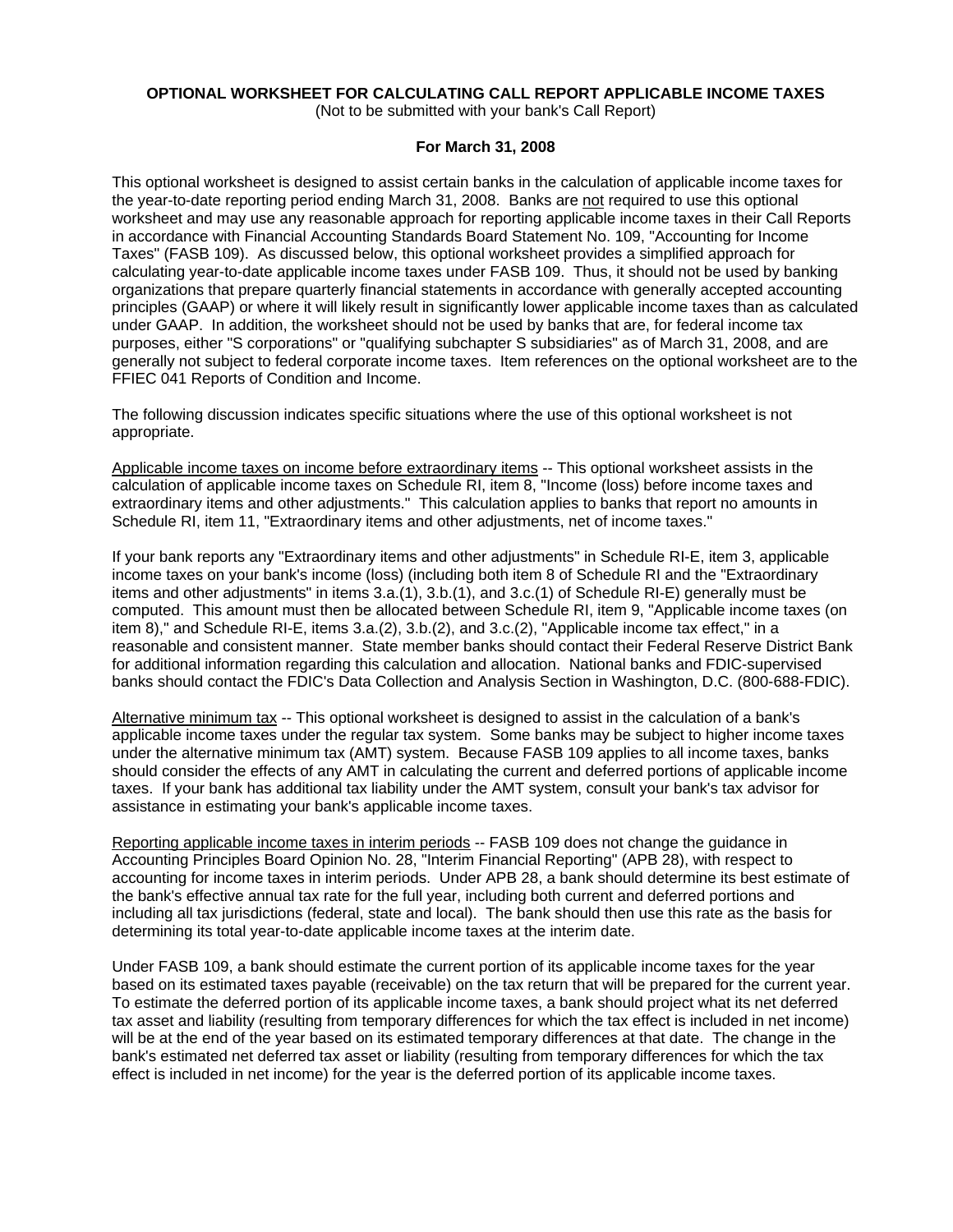To arrive at the estimated annual effective tax rate, a bank should divide its estimated total applicable income taxes (current and deferred) for the year by its estimated pretax income for the year (excluding extraordinary items). This rate would then be applied to the year-to-date pretax income to determine the year-to-date applicable income taxes at the interim date.

Many banks, or their parent holding companies, will perform the calculation of income tax expense in accordance with FASB 109 and APB 28 when preparing their quarterly GAAP-based financial statements. These banks should determine their applicable income taxes for the year-to-date reporting period covered by the Call Report in a similar manner. Accordingly, these banks should not use this worksheet.

In contrast, some banks may not have determined their interim period income taxes using the estimated annual effective rate. For these banks, estimating the annual effective tax rate under the liability method may be difficult. These banks may find it less burdensome to estimate their year-to-date applicable income taxes based upon their deferred tax asset or liability balances at the end of the quarter, rather than projecting these amounts through the end of the year. This optional worksheet follows this approach. A bank may use this approach if it will not likely result in significantly lower year-to-date applicable income taxes than as calculated under FASB 109 and APB 28. Otherwise, a bank should follow some other reasonable approach for calculating applicable income taxes in interim periods in accordance with FASB 109 and APB 28.

\* \* \* \* \* \* \* \* \* \* \* \* \* \* \* \* \* \* \* \* \* \* \* \* \* \* \* \* \* \* \* \*

CALCULATION OF SCHEDULE RI, ITEM 9, "APPLICABLE INCOME TAXES (ON ITEM 8)" UNDER THE REGULAR TAX SYSTEM [Applicable income taxes on Item 8 include both amounts currently due (or refundable) calculated in Section A and deferred income taxes calculated in Section B.]

| Α.   | Income taxes due (refundable) for the year to date<br>(i.e., current portion of applicable income taxes)                                            |  |
|------|-----------------------------------------------------------------------------------------------------------------------------------------------------|--|
| A.1. | Schedule RI, Item 8, "Income (loss) before income taxes and extraordinary                                                                           |  |
|      | A.2. Schedule RI, Memorandum Item 3, "Income on tax-exempt loans                                                                                    |  |
|      | A.3. Schedule RI, Memorandum Item 4, "Income on tax-exempt securities                                                                               |  |
|      | A.4. Other income included in Schedule RI, Items 1, 5, and 6, (if any) which is                                                                     |  |
| A.5. | Other income not included in Schedule RI, Item 8, (if any) which is subject to                                                                      |  |
|      | A.6. Schedule RI, Memorandum Item 1, "Interest expense incurred to carry<br>tax-exempt securities, loans, and leases acquired after August 7, 1986, |  |
|      | A.7. All other expenses included in Schedule RI, Item 8, that are not deductible                                                                    |  |
| A.8. | Other expenses not included in Schedule RI, Item 8, that are deductible for                                                                         |  |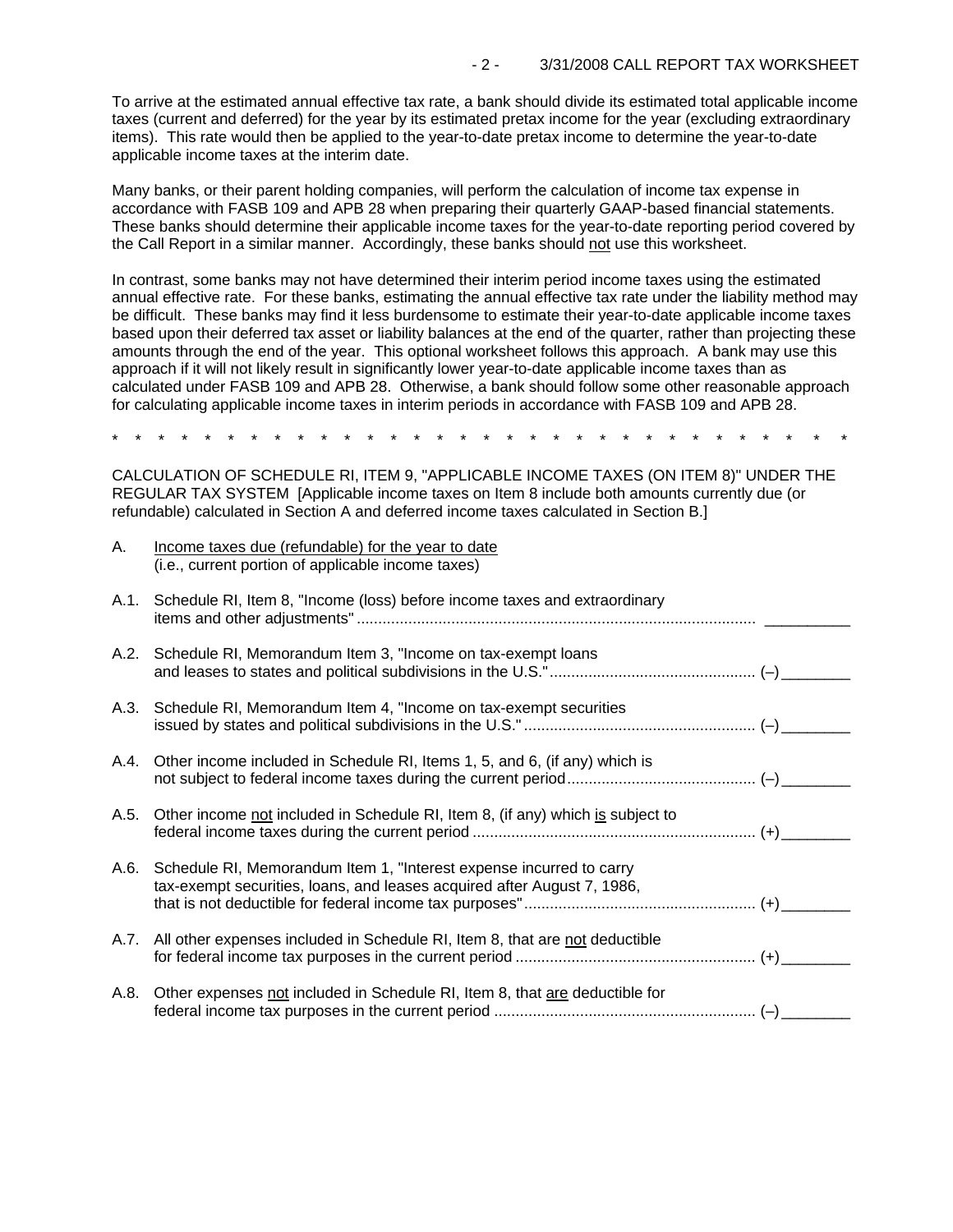|    | A.9. Year-to-date income currently subject to federal income taxes before state<br>and local income taxes (Line A.1 minus Lines A.2, A.3, A.4, and A.8,                                                                                                                                                    |                 |
|----|------------------------------------------------------------------------------------------------------------------------------------------------------------------------------------------------------------------------------------------------------------------------------------------------------------|-----------------|
|    | A.10. State and local income taxes due (refundable) for the year to date<br>(If the state and local tax laws applicable to your bank do not differ<br>significantly from federal income tax laws, an estimate of state and local<br>income taxes can be obtained by multiplying Line A.9 by the applicable |                 |
|    |                                                                                                                                                                                                                                                                                                            |                 |
|    |                                                                                                                                                                                                                                                                                                            | $\sim$ x 4      |
|    |                                                                                                                                                                                                                                                                                                            |                 |
|    | A.13. Net operating loss (NOL) carryforwards available at January 1, 2008,<br>to offset annualized federal taxable income (amount reported on this line                                                                                                                                                    |                 |
|    | A.14. Annualized income currently subject to federal income taxes                                                                                                                                                                                                                                          |                 |
|    | A.15. Annualized federal income taxes currently due (refundable) on amount<br>shown on Line A.14 (Calculate this amount using the "Federal Income                                                                                                                                                          |                 |
|    |                                                                                                                                                                                                                                                                                                            | $\times$ 0.25__ |
|    | A.16. Year-to-date federal income taxes currently due (refundable) on amount                                                                                                                                                                                                                               |                 |
|    |                                                                                                                                                                                                                                                                                                            |                 |
|    | A.18. State and local income taxes due (refundable) for the year to date                                                                                                                                                                                                                                   |                 |
|    | A.19. Total income taxes currently due (refundable) for the year to date                                                                                                                                                                                                                                   |                 |
| В. | Deferred income tax expense (benefit) for the year to date                                                                                                                                                                                                                                                 |                 |

(i.e., deferred portion of applicable income taxes)

This section provides guidance for the determination of the deferred portion of applicable income taxes for the year to date under FASB 109. This calculation considers federal, state and local income taxes.

Deferred income tax expense (benefit) for the reporting period ending March 31, 2008, is generally measured in this worksheet as the change in the bank's net deferred tax assets or liabilities during the year-to-date period. Therefore, your bank should calculate its net deferred tax assets/liabilities at March 31, 2008, and compare this amount to the amount of your bank's net deferred tax assets/liabilities at December 31, 2007. A portion of the difference between these two amounts will be the deferred income tax expense (benefit) for the reporting period ending March 31, 2008. The remainder of the change in the net deferred tax assets/liabilities for the period generally should be charged or credited directly to the "Accumulated other comprehensive income" component of equity capital (Schedule RC, item 26.b) that includes your bank's "Net unrealized holding gains (losses) on available-for-sale securities." The following steps assist in the calculation of these amounts.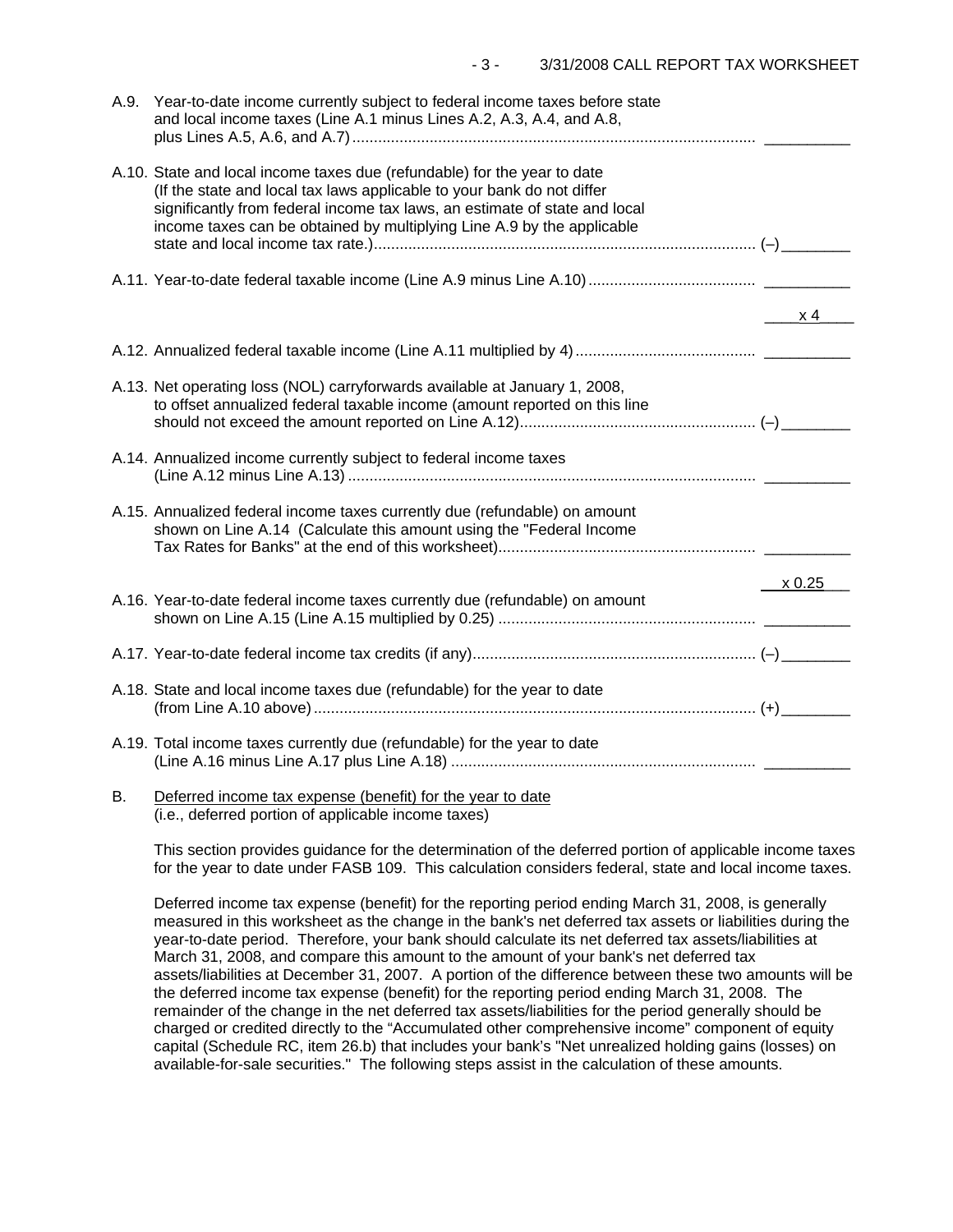### B.1. Identify types and amounts of temporary differences

Temporary differences essentially consist of all differences between the book and tax basis of a bank's assets and liabilities. In identifying these basis differences, a bank should consider assets and liabilities that may not exist on its books (such as repairs capitalized for tax purposes but expensed on the bank's books and Call Report) as well as assets and liabilities that have no tax basis (such as gains deferred on the bank's books and Call Report which have been recognized for tax purposes).

To ensure all temporary differences are identified, banks should consider preparing a comprehensive tax-basis balance sheet and comparing it to the balance sheet on the bank's Call Report. As these differences are identified, the bank should categorize these amounts as deductible or taxable temporary differences. Also, banks should not include those book-tax basis differences that are not considered temporary differences under FASB 109. One such example is the excess of the cash surrender value of life insurance over premiums paid (if the policy will be held until the death of the insured).

The definition of temporary differences is similar to "timing differences" used under prior GAAP (i.e., Accounting Principles Board Opinion No. 11 (APB 11)). Timing differences under APB 11 were differences between taxable income and pretax income on the bank's books. However, temporary differences as defined under FASB 109 include additional items that were not previously subject to deferred tax accounting. For example, differences between the assigned values and the tax bases of assets acquired and liabilities assumed in a purchase business combination are temporary differences. Refer to the Glossary entry for "income taxes" in the Call Report instructions and to FASB 109 for additional information about temporary differences.

Listed below are some of the assets and liabilities that are frequently reported differently on a bank's federal income tax return than they are on the bank's books and Call Report. A book-tax basis difference for a particular asset or liability may result from one or more temporary differences.

Under FASB 109, the tax effects of most temporary differences are included in a bank's net income. However, the tax effects of certain items specified by FASB 109 are charged or credited directly as a component of a bank's equity capital. The principal item of this type is identified separately below to assist banks in properly recording their income tax amounts under FASB 109.

Some of the items listed below may not involve temporary differences at your bank. Similarly, there may be other differences that exist in your bank that are not listed below. Banks should ensure that they properly identify the appropriate differences specific to their institution.

A bank that can reasonably determine its tax basis balance sheet at March 31, 2008, may use the approach in Section B.1.a. to identify some of its temporary differences. If the tax basis balance sheet information at March 31, 2008, is not readily available, the bank may use the approach in Section B.1.b. to provide a reasonable estimate of the temporary differences at that date. Any bank using Section B.1.b. should ensure that the estimation method used for each temporary difference is appropriate for its facts and circumstances. Otherwise, the bank should make appropriate adjustments to Section B.1.b. or else use Section B.1.a. All banks should complete Section B.1.c. for any other significant temporary differences.

### B.1.a. Differences in book-tax basis approach (COMPLETE ONLY IF A TAX-BASIS BALANCE SHEET IS PREPARED OR AVAILABLE)

Under this approach, record your bank's book and tax bases for the six accounts listed in the following chart. Subtract the tax basis from the book basis to arrive at the difference. Then identify whether the difference is a taxable or deductible temporary difference. Note that a debit (Dr) difference indicates a taxable (T) temporary difference. A credit (<Cr>) difference indicates a deductible (<D>) temporary difference.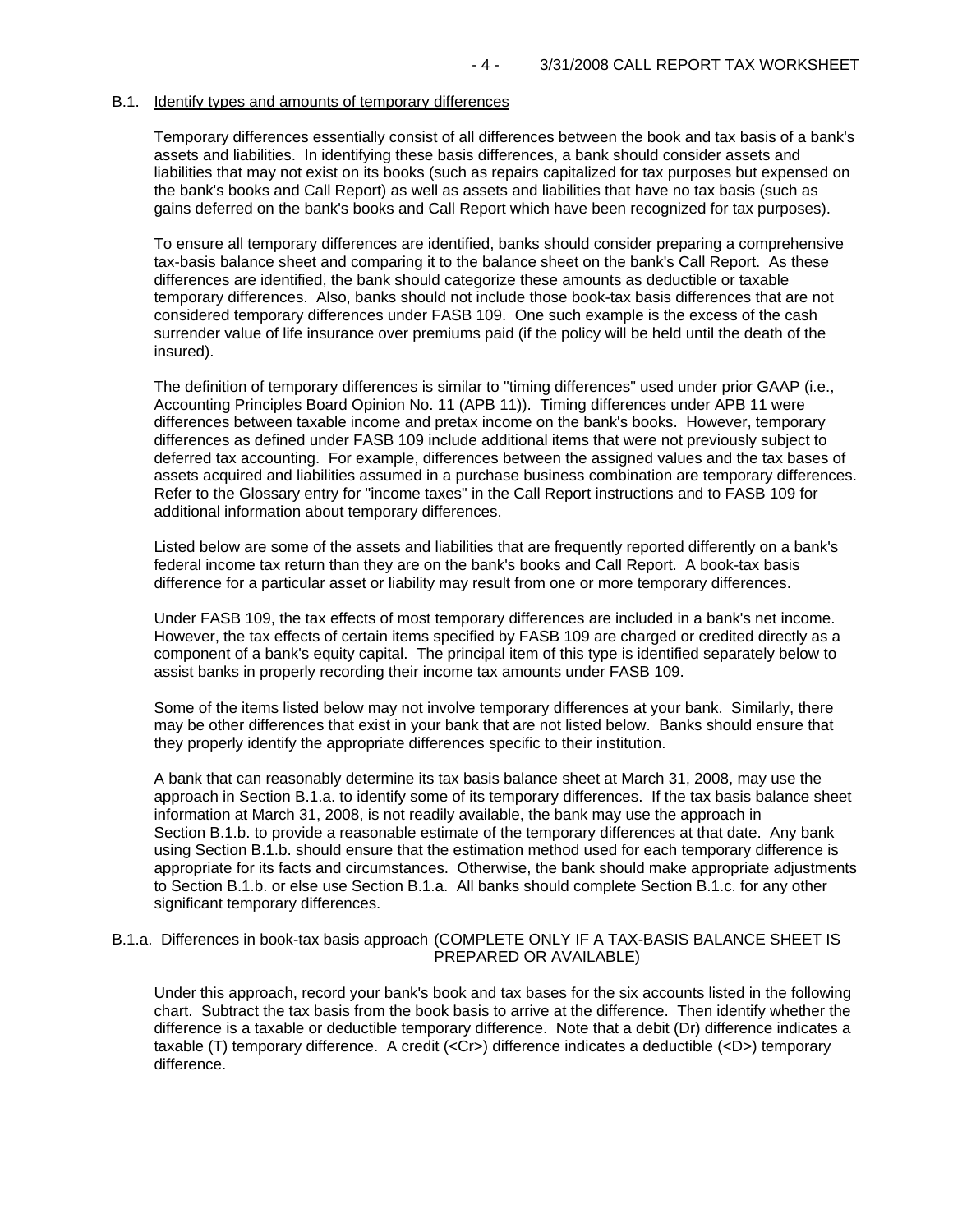B.1.a.1. Temporary differences for which the tax effect is charged or credited directly to equity capital:

|         | [A]<br><b>Book</b><br><b>Basis</b><br>Dr < Cr | [B]<br>Tax<br><b>Basis</b><br>Dr < Cr | $[A]-[B]$<br>Differ-<br>ence<br>Dr < Cr | Type<br>T <d></d> |
|---------|-----------------------------------------------|---------------------------------------|-----------------------------------------|-------------------|
| e books |                                               |                                       |                                         |                   |

(1) Available-for-sale securities recorded at fair value on the and Call Report but recorded at amortized cost on the tax return

j.

A bank's available-for-sale securities, while reported at fair value on the books and the Call Report, may or may not be reported at fair value (i.e., "marked to market") on the bank's tax return. Banks should consult their tax advisors when determining the tax status of their available-for-sale portfolio. If a bank's available-for-sale securities are reported differently on the books and Call Report than they are on a bank's tax return, the difference between the book basis and the tax basis of these securities results in a temporary difference and gives rise to a deferred tax asset or liability.

If a bank's available-for-sale securities are also "marked-to-market" on a bank's tax return, there would be no difference between the book and tax basis of these securities. Rather, the amount of the adjustment needed to reflect these securities at their fair value would be included in the bank's current period taxable income. The tax effect of this "mark-to-market" adjustment would be part of taxes currently due or refundable.

B.1.a.2. Temporary differences for which the tax effect is included in net income:

| (2) | Loans<br>[e.g., difference due to origination<br>fees and costs deferred and recognized<br>over the life of the loan on the books<br>and Call Report but recognized when<br>received and paid on the tax return]          | [A]<br><b>Book</b><br><b>Basis</b><br>Dr < Cr | [B]<br>Tax<br>Basis<br>Dr < Cr | [A]-[B]<br>Differ-<br>ence<br>Dr < Cr | <b>Type</b><br>T <d></d> |
|-----|---------------------------------------------------------------------------------------------------------------------------------------------------------------------------------------------------------------------------|-----------------------------------------------|--------------------------------|---------------------------------------|--------------------------|
| (3) | Allowance for loan and lease losses (on<br>the books and Call Report)/Tax<br>bad debt reserve (on the tax return) <sup>1</sup>                                                                                            |                                               |                                |                                       |                          |
| (4) | Other real estate owned<br>[e.g., difference due to writedowns<br>and valuation allowances reflected<br>on the books and Call Report that are<br>not recorded against the tax basis<br>until disposition of the property] |                                               |                                |                                       |                          |

<span id="page-4-0"></span><sup>1</sup> Savings institutions that previously took bad debt deductions for tax purposes using the percentage-of-taxableincome method set forth in Section 593 of the Internal Revenue Code should treat the book allowance for loan and lease losses as a deductible temporary difference and the excess, if any, of the tax bad debt reserve (that has not yet been recaptured) over the base year reserve balance (generally 1987) as a taxable temporary difference, rather than treating the allowance and the tax bad debt reserve as one difference.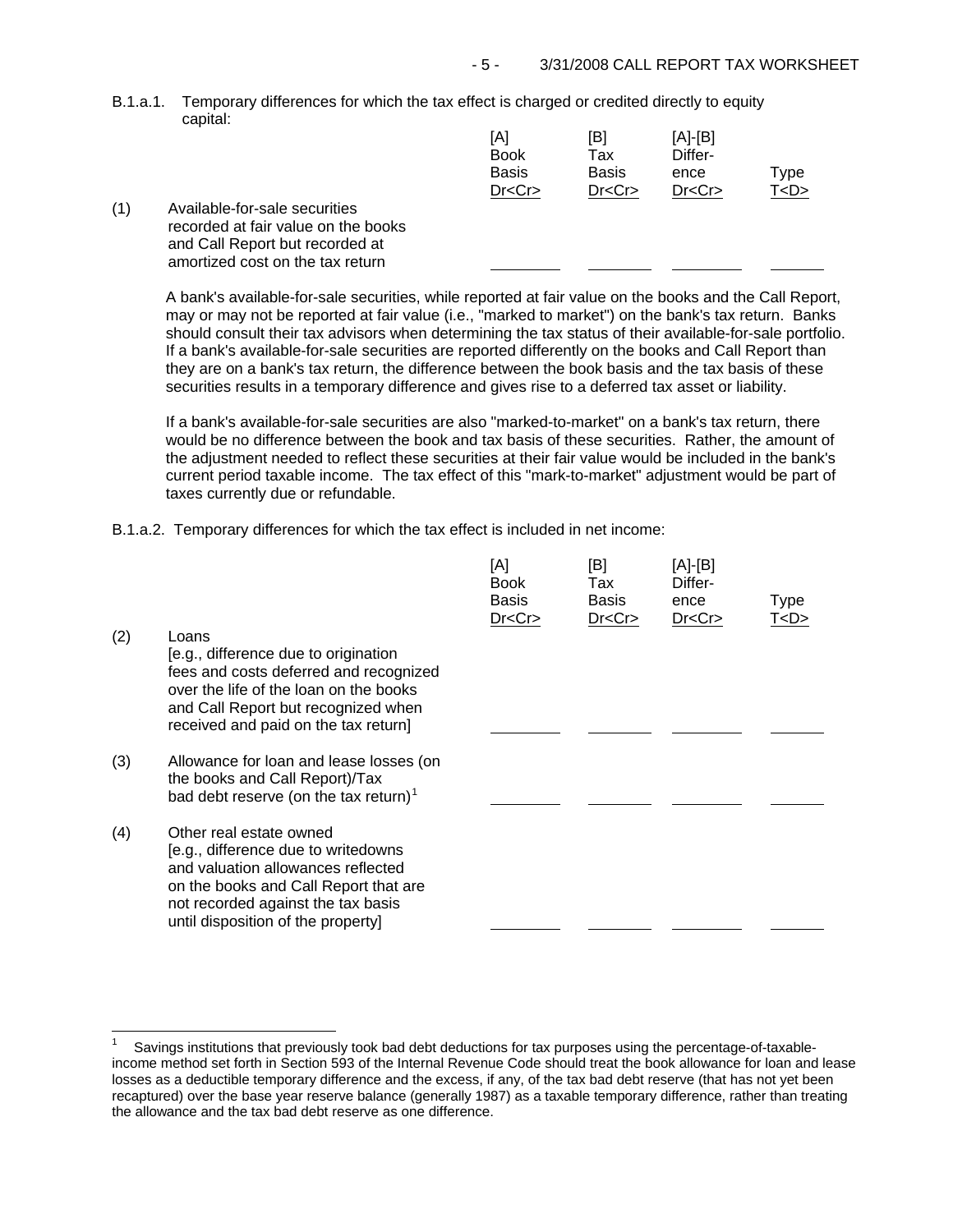| (5) | Bank premises and equipment, net<br>[e.g., difference due to different                                                                                                               | [A]<br><b>Book</b><br><b>Basis</b><br>Dr < Cr | [B]<br>Tax<br><b>Basis</b><br>Dr < Cr | [A]-[B]<br>Differ-<br>ence<br>Dr < Cr | Type<br>T < D > |
|-----|--------------------------------------------------------------------------------------------------------------------------------------------------------------------------------------|-----------------------------------------------|---------------------------------------|---------------------------------------|-----------------|
|     | depreciation methods and rates for<br>book and tax purposes]                                                                                                                         |                                               |                                       |                                       |                 |
| (6) | Interest earned, not collected<br>on loans<br>[e.g., difference due to interest<br>on nonaccrual loans not recorded<br>on books and Call Report but<br>recognized on the tax return] |                                               |                                       |                                       |                 |

B.1.b. Rollforward of Temporary Differences Approach (DO NOT COMPLETE IF SECTION B.1.a.

WAS COMPLETED)

 $3/21/22$ 

NOTE: Changes in temporary differences from December 31, 2007, need only be considered if they are significant in amount. If a change is not significant, use the amount of the temporary difference as of December 31, 2007, in the 3/31/08 Temporary Difference column. Note that a debit (Dr) difference indicates a taxable (T) temporary difference. A credit (<Cr>) difference indicates a deductible (<D>) temporary difference.

B.1.b.1. Temporary differences for which the tax effect is charged or credited directly to equity capital:

|     |                                                          | Dr < Cr | 3/31/08<br>Temporary<br><b>Difference</b><br>Dr < Cr | Type<br>T < D > |
|-----|----------------------------------------------------------|---------|------------------------------------------------------|-----------------|
| (1) | Available-for-sale securities                            |         |                                                      |                 |
|     | (To be completed only if available-for-sale securities   |         |                                                      |                 |
|     | are reported differently on the books and Call Report    |         |                                                      |                 |
|     | than on the tax return):                                 |         |                                                      |                 |
|     | Balance (at fair value) of available-for-sale securities |         |                                                      |                 |
|     | on books and Call Report at 3/31/08                      |         |                                                      |                 |
|     | Less: Amortized cost of available-for-sale               |         |                                                      |                 |
|     | securities at 3/31/08                                    |         |                                                      |                 |
|     | Estimated 3/31/08 temporary difference                   |         |                                                      |                 |

NOTE: See the discussion of available-for-sale securities in Section B.1.a.1 above. Banks should consult their tax advisors when determining the tax status of their available-for-sale securities.

B.1.b.2. Temporary differences for which the tax effect is included in net income:

|     |                                                                                                                                                              | Dr < Cr | 3/31/08<br>Temporary<br><b>Difference</b><br>Dr < Cr | Type<br>T < D > |
|-----|--------------------------------------------------------------------------------------------------------------------------------------------------------------|---------|------------------------------------------------------|-----------------|
| (2) | Loans:                                                                                                                                                       |         |                                                      |                 |
|     | Difference at 3/31/08 approximates the amount of<br>deferred loan fee income, net of deferred loan<br>origination costs, on books and Call Report at 3/31/08 |         |                                                      |                 |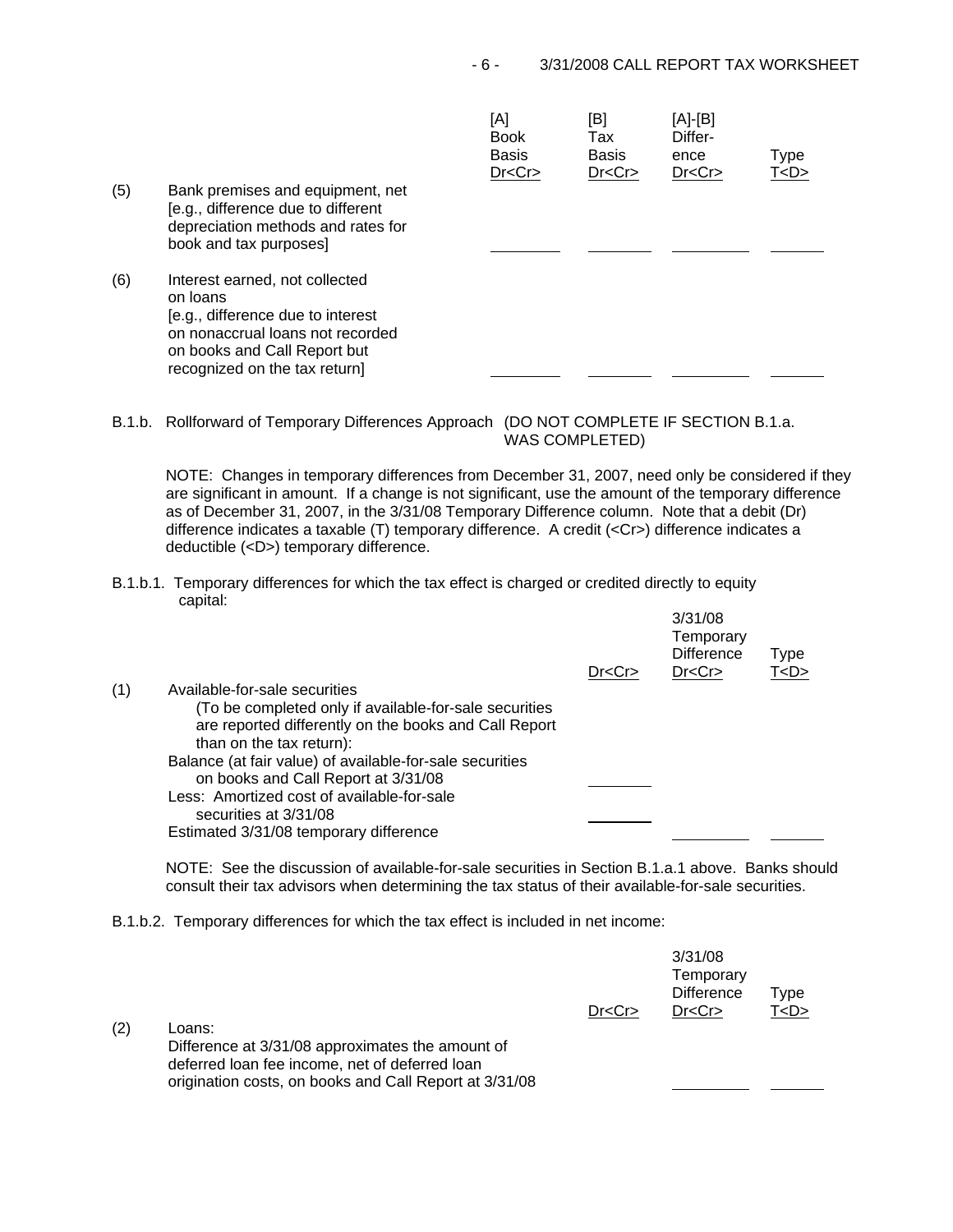| (3) | Allowance for loan and lease losses: <sup>2</sup>                                                                                                                                                                                                                                                                                                          | Dr < Cr | 3/31/08<br>Temporary<br><b>Difference</b><br>Dr < Cr | <b>Type</b><br>T < D > |
|-----|------------------------------------------------------------------------------------------------------------------------------------------------------------------------------------------------------------------------------------------------------------------------------------------------------------------------------------------------------------|---------|------------------------------------------------------|------------------------|
|     | For banks on the specific charge-off method for tax<br>purposes (i.e., for banks with no tax bad debt reserve):<br>Difference at 3/31/08 approximates the balance of the<br>allowance for loan and lease losses on books and<br>Call Report at 3/31/08                                                                                                     |         |                                                      |                        |
|     | For banks on the reserve method for tax purposes:<br>Temporary difference at 12/31/07 T <d><br/>Less: Provision for loan and lease losses on books<br/>and Call Report year to date<br/>Plus: Estimated additions to tax reserve year to date*<br/>Estimated 3/31/08 temporary difference<br/>* Generally, this amount may be estimated by multiplying</d> |         |                                                      |                        |
| (4) | the addition to the bank's tax reserve for 2007 by 0.25.<br>Other real estate owned:                                                                                                                                                                                                                                                                       |         |                                                      |                        |
|     | Choose the method from (a) and (b) below that is<br>appropriate for your bank. Do not complete both (a)<br>and $(b)$ .                                                                                                                                                                                                                                     |         |                                                      |                        |
|     | (a) Balance of other real estate owned valuation<br>allowances on books and Call Report at 3/31/08 T <d></d>                                                                                                                                                                                                                                               |         |                                                      |                        |
|     | (b) Temporary difference at 12/31/07 T <d><br/>Less: Provisions taken year to date on books and<br/>Call Report for properties held on 3/31/08<br/>Plus: Amount of writedowns taken before 1/1/08 on<br/>books for properties sold year to date<br/>Estimated 3/31/08 temporary difference</d>                                                             |         |                                                      |                        |
| (5) | Bank premises and equipment, net:                                                                                                                                                                                                                                                                                                                          |         |                                                      |                        |
|     | Temporary difference at 12/31/07 T <d><br/>Less: Depreciation recorded on books and<br/>Call Report year to date<br/>Plus: Estimated tax depreciation year to date*<br/>Plus/less: Estimate of difference in book and tax basis<br/>of fixed assets sold year to date<br/>Estimated 3/31/08 temporary difference</d>                                       |         |                                                      |                        |
|     | * Generally, this amount may be estimated by                                                                                                                                                                                                                                                                                                               |         |                                                      |                        |

multiplying 2007 tax depreciation by 0.25.

<span id="page-6-0"></span> $\overline{c}$ Savings institutions that previously took bad debt deductions for tax purposes using the percentage-of-taxable-income method set forth in Section 593 of the Internal Revenue Code should treat the book allowance for loan and lease losses as a deductible temporary difference and the excess, if any, of the tax bad debt reserve (that has not yet been recaptured) over the base year reserve balance (generally 1987) as a taxable temporary difference, rather than treating the allowance and the tax bad debt reserve as one difference.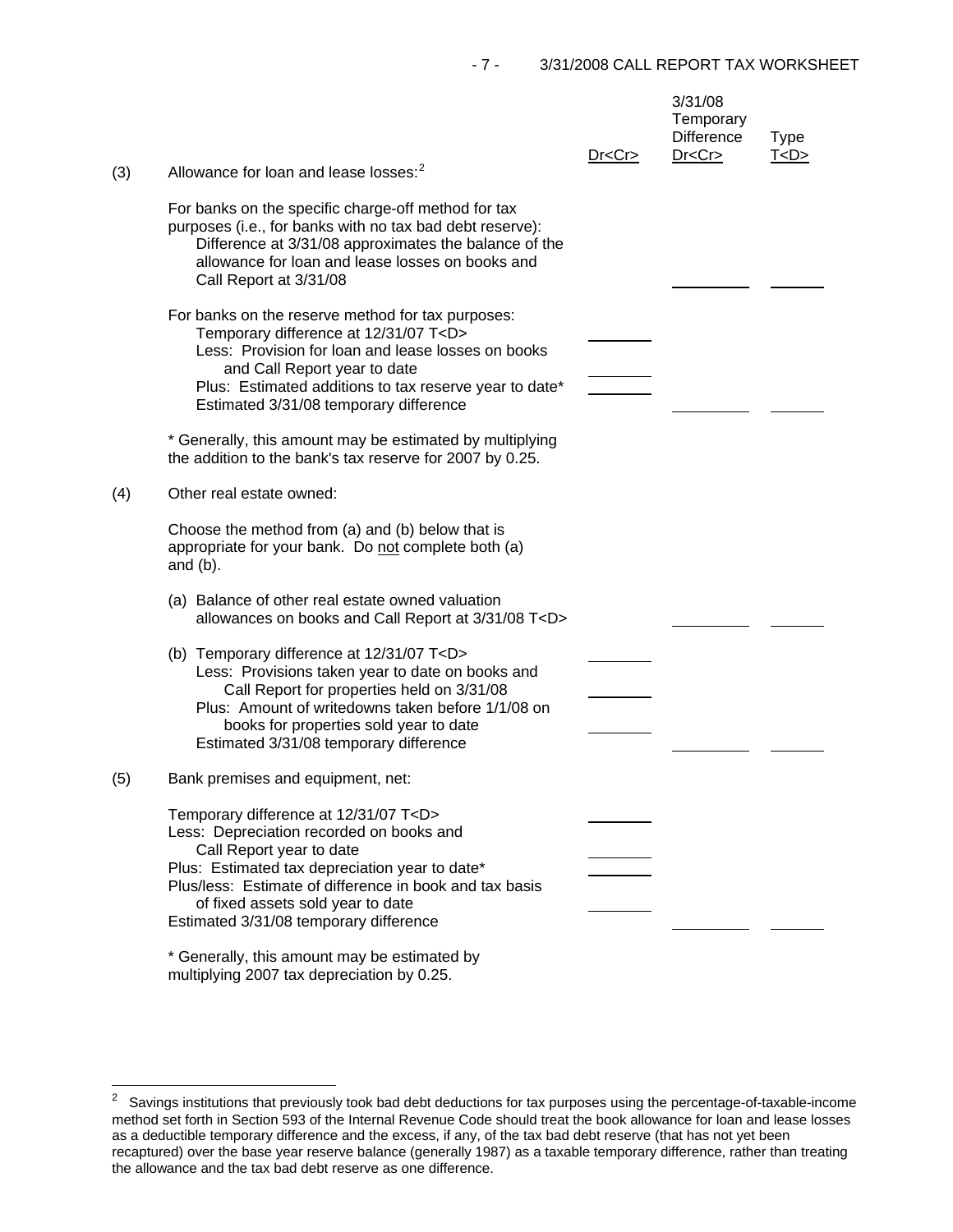| (6) | Interest earned not collected on nonaccrual loans:                                    | Dr < Cr | 3/31/08<br>Temporary<br><b>Difference</b><br>Dr < Cr | <b>Type</b><br>T <d></d> |
|-----|---------------------------------------------------------------------------------------|---------|------------------------------------------------------|--------------------------|
|     | Temporary difference at 12/31/07 T <d><br/>Plus: Estimated additional interest on</d> |         |                                                      |                          |
|     | nonaccrual loans year to date                                                         |         |                                                      |                          |
|     | Less: Interest received on nonaccrual                                                 |         |                                                      |                          |
|     | loans year to date<br>Estimated 3/31/08 temporary difference                          |         |                                                      |                          |

# B.1.c. Other temporary differences (TO BE COMPLETED BY ALL BANKS USING WORKSHEET)

If the bank has other material temporary differences, include those differences below. Indicate whether these other temporary differences are taxable or deductible temporary differences. In addition, any differences for which the tax effect is charged or credited directly to equity capital should be designated accordingly.

Examples of other temporary differences include: accrued liabilities or prepaid expenses recorded differently on the books and Call Report than reported on the tax return, differences in the basis of assets and liabilities resulting from business combinations, investments in stock of unconsolidated subsidiaries (undistributed earnings recognized on the books and Call Report but not in the tax return), and intangible assets which have different amortization periods and/or methods used in the tax return than those used on the books and Call Report.

Note that a debit (Dr) difference indicates a taxable (T) temporary difference. A credit (<Cr>) difference indicates a deductible (<D>) temporary difference.

| Other temporary differences: | [A]<br><b>Book</b><br><b>Basis</b><br>Dr < Cr | [B]<br>Tax<br><b>Basis</b><br>Dr < Cr | $[A]-[B]$<br>Differ-<br>ence<br>Dr < Cr | Type<br>T <d></d> |
|------------------------------|-----------------------------------------------|---------------------------------------|-----------------------------------------|-------------------|
|                              |                                               |                                       |                                         |                   |

# B.2. Total temporary differences

| a. Total taxable temporary differences for which the tax effect is included<br>in net income (sum of appropriate taxable temporary differences, i.e.,                                                                    |
|--------------------------------------------------------------------------------------------------------------------------------------------------------------------------------------------------------------------------|
| b. Total taxable temporary differences for which the tax effect is charged<br>or credited directly to equity capital (sum of appropriate taxable temporary                                                               |
| c. Total deductible temporary differences for which the tax effect is<br>included in net income (sum of appropriate deductible temporary<br>differences, i.e., differences marked " <d>," identified in Section B.1.</d> |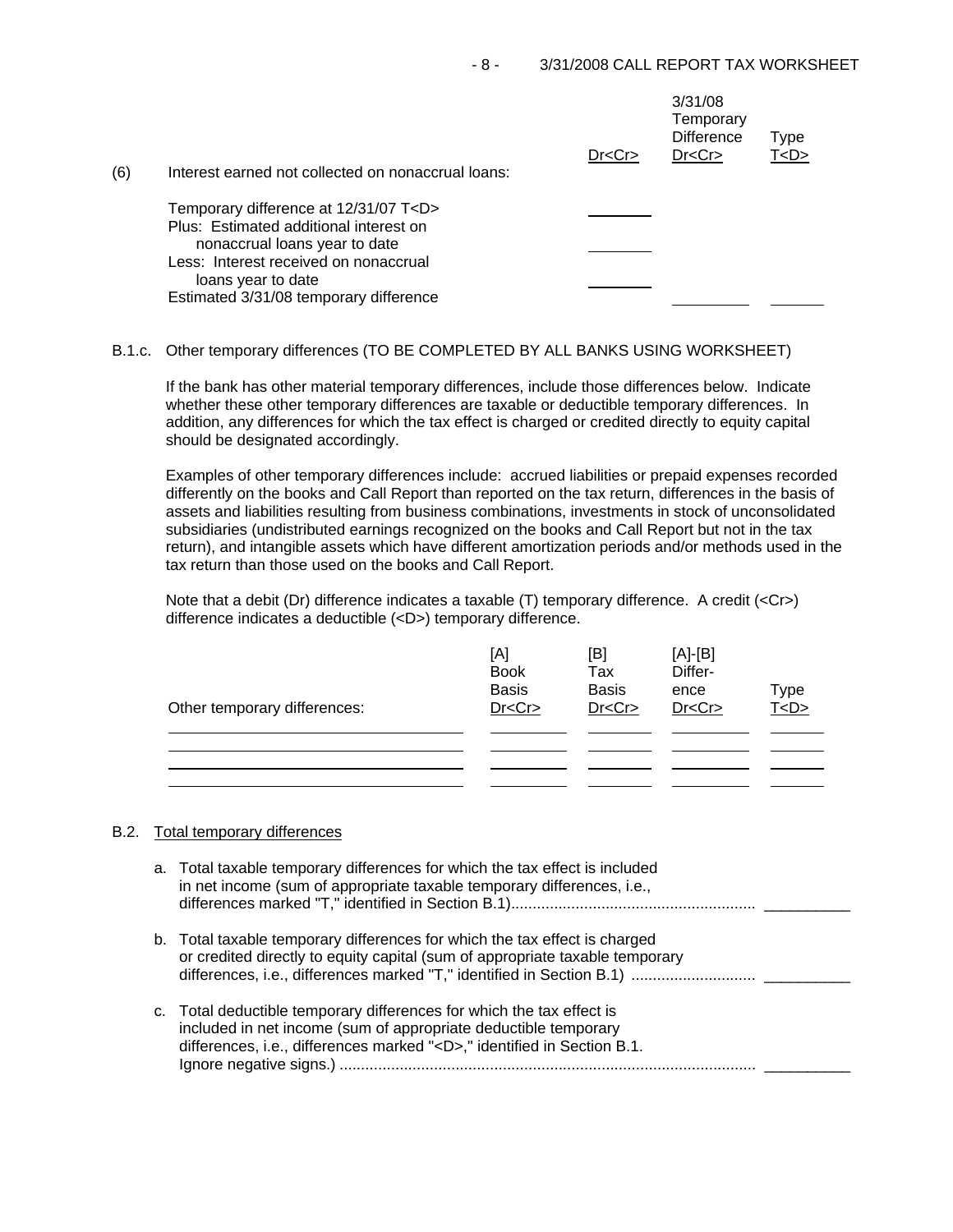| d. Total deductible temporary differences for which the tax effect is charged   |
|---------------------------------------------------------------------------------|
| or credited directly to equity capital (sum of appropriate deductible temporary |
| differences, i.e., differences marked " <d>," identified in Section B.1.</d>    |
|                                                                                 |

B.3. Identify remaining tax carryforwards, including their expiration dates (add additional lines for additional carryforwards, if necessary)

|      |                                                                                     | a. Net operating loss (NOL) carryforwards<br>Expiration Date ____________<br>Expiration Date _____________                                                                                                                                                                                                                                                                                                                               | Amount ______________                                                    |  |  |
|------|-------------------------------------------------------------------------------------|------------------------------------------------------------------------------------------------------------------------------------------------------------------------------------------------------------------------------------------------------------------------------------------------------------------------------------------------------------------------------------------------------------------------------------------|--------------------------------------------------------------------------|--|--|
|      |                                                                                     |                                                                                                                                                                                                                                                                                                                                                                                                                                          | Total  _______________                                                   |  |  |
|      |                                                                                     | In determining the amount of NOL carryforwards, your bank should consider the effect of<br>any NOL carryforwards used in Section A to reduce taxes currently due. If any amounts<br>were reported in Line A.13, the amount to be reported here can be estimated with the<br>following calculation:<br>NOL carryforwards available at 1/1/08 less<br>[(the amount of NOL carryforwards estimated to<br>be used per Line A.13) $x(0.25)$ ] |                                                                          |  |  |
|      |                                                                                     | b. Tax credit carryforwards<br>Expiration Date ____________<br>Expiration Date _____________                                                                                                                                                                                                                                                                                                                                             | Amount _____________<br>Amount _______________<br>Total  _______________ |  |  |
| B.4. | Calculate deferred tax liability for federal income tax purposes at March 31, 2008. |                                                                                                                                                                                                                                                                                                                                                                                                                                          |                                                                          |  |  |
|      | a.                                                                                  | Total taxable temporary differences for which the tax effect is included                                                                                                                                                                                                                                                                                                                                                                 |                                                                          |  |  |
|      |                                                                                     | b. Deferred tax liability resulting from taxable temporary differences for<br>which the tax effect is included in net income (Line B.4.a multiplied by<br>the tax rate expected to apply when the amount of taxable temporary                                                                                                                                                                                                            |                                                                          |  |  |
|      | c.                                                                                  | Total taxable temporary differences for which the tax effect is charged                                                                                                                                                                                                                                                                                                                                                                  |                                                                          |  |  |
|      |                                                                                     | d. Deferred tax liability resulting from taxable temporary differences for<br>which the tax effect is charged or credited directly to equity capital<br>(Line B.4.c multiplied by the tax rate expected to apply when the amount<br>of taxable temporary differences result in additional taxable income in                                                                                                                              |                                                                          |  |  |
|      | е.                                                                                  | Total deferred tax liability for federal income tax purposes at                                                                                                                                                                                                                                                                                                                                                                          |                                                                          |  |  |

 $\overline{a}$ 

<span id="page-8-0"></span> $3$  Refer to the discussion of the "applicable tax rate" in the Glossary entry for "income taxes" in the Call Report instructions and to footnote 5 on page 11 of this worksheet for further information.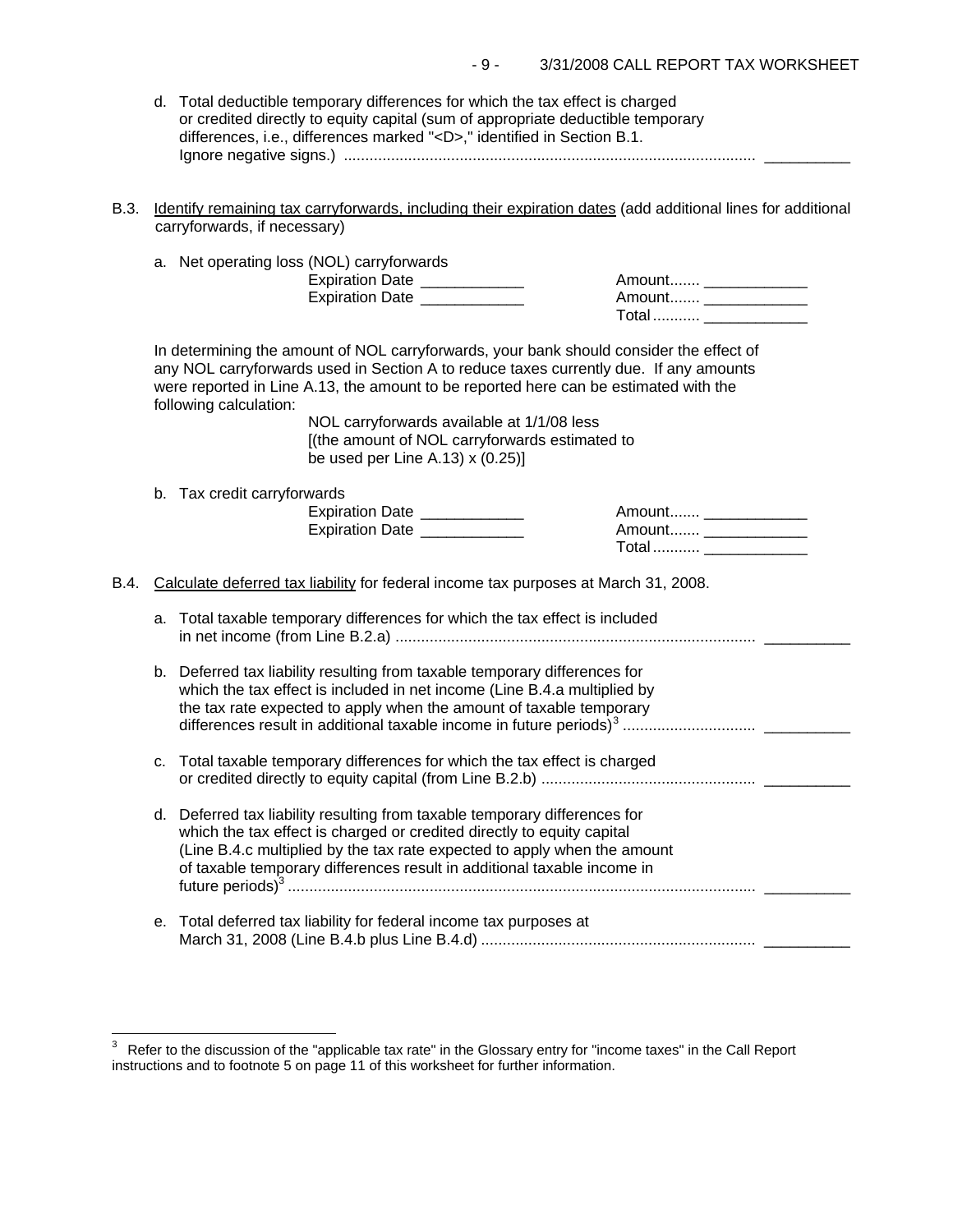# B.5. Calculate deferred tax asset for federal income tax purposes at March 31, 2008.

|         | a. Total deductible temporary differences for which the tax effect is                                                                                                                                                                                                                                 |  |
|---------|-------------------------------------------------------------------------------------------------------------------------------------------------------------------------------------------------------------------------------------------------------------------------------------------------------|--|
|         | b. Deferred tax asset resulting from deductible temporary differences for<br>which the tax effect is included in net income (Line B.5.a multiplied by the<br>tax rate expected to apply when the amount of deductible temporary                                                                       |  |
|         | c. Deferred tax asset resulting from net operating loss carryforwards<br>(Line B.3.a multiplied by the tax rate expected to apply when the                                                                                                                                                            |  |
|         | d. Tax credit carryforwards available to reduce taxes payable in future                                                                                                                                                                                                                               |  |
| $e_{1}$ | Total deferred tax assets for which the tax effect is included in                                                                                                                                                                                                                                     |  |
| f.      | Total deductible temporary differences for which the tax effect is charged                                                                                                                                                                                                                            |  |
| g.      | Deferred tax asset resulting from deductible temporary differences for<br>which the tax effect is charged or credited directly to equity capital<br>(Line B.5.f multiplied by the tax rate expected to apply when the amount<br>of deductible temporary differences are used to reduce taxable income |  |
|         | h. Total deferred tax assets for federal income tax purposes before                                                                                                                                                                                                                                   |  |

### B.6. Assessing the need for a valuation allowance

Banks must consider all available evidence, both positive and negative, in assessing the need for a valuation allowance to reduce the total deferred tax assets for federal income tax purposes in Line B.5.h to the amount that is more likely than not to be realized. The future realization of deferred tax assets ultimately depends on the existence of sufficient taxable income of the appropriate character in either the carryback or carryforward period. Four sources of taxable income may be available to realize deferred tax assets:

- (1) Taxable income in carryback years (which can be offset to recover taxes previously paid),
- (2) Reversing taxable temporary differences,
- (3) Future taxable income (exclusive of reversing temporary differences and carryforwards), and
- (4) Tax-planning strategies.

 $\frac{1}{2}$ 

In general, positive evidence refers to the existence of one or more of the four sources of taxable income. To the extent evidence about one or more sources of taxable income is sufficient to support a conclusion that a valuation allowance is not necessary (i.e., the bank can conclude that the deferred

<span id="page-9-0"></span><sup>4</sup> Refer to the discussion of the "applicable tax rate" in the Glossary entry for "income taxes" in the Call Report instructions and to footnote 5 on page 11 of this worksheet for further information.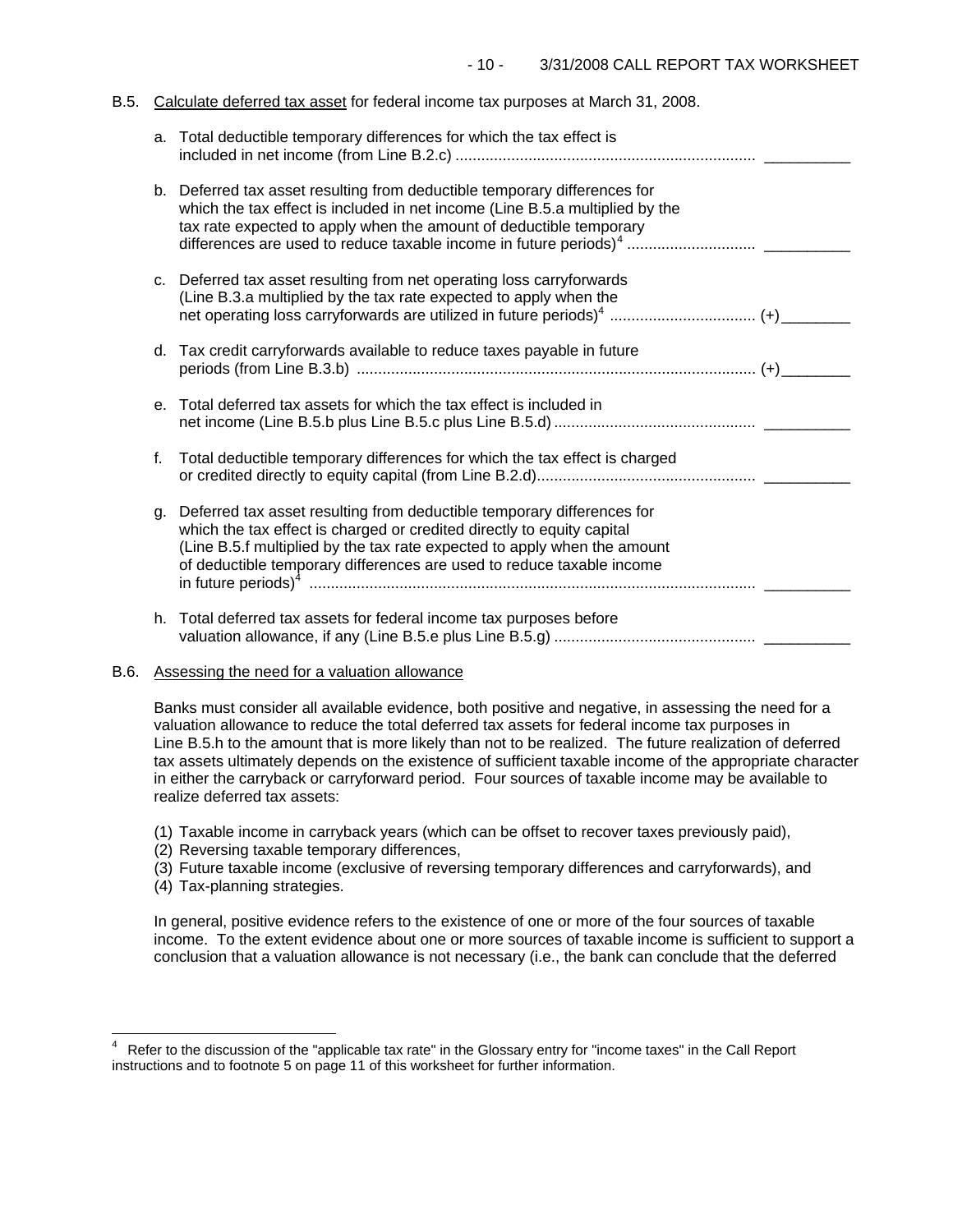tax asset is more likely than not to be realized), other sources need not be considered. However, if a valuation allowance is needed, each source of income must be evaluated to determine the appropriate amount of the allowance needed.

Evidence used in determining the valuation allowance should be subject to objective verification. The weight given to evidence when both positive and negative evidence exist should be consistent with the extent to which it can be objectively verified. Under FASB 109, the existence of a cumulative loss for the prior three years is significant negative evidence that would be difficult for a bank to overcome.

Refer to the discussion of the "valuation allowance" in the Glossary entry for "income taxes" in the Call Report instructions for further information.

|      | Line B.6:<br>Valuation allowance to reduce the total deferred tax assets for federal<br>income tax purposes in Line B.5.h to the amount that is more likely                                                                                                                                                                                                                                                       |  |
|------|-------------------------------------------------------------------------------------------------------------------------------------------------------------------------------------------------------------------------------------------------------------------------------------------------------------------------------------------------------------------------------------------------------------------|--|
| B.7. | Deferred tax asset for federal income tax purposes, net of valuation                                                                                                                                                                                                                                                                                                                                              |  |
| B.8. | Net deferred tax asset (liability) for federal income tax purposes at March 31,<br>2008 (Line B.7 minus Line B.4.e) (Report this amount in Schedule RC-F,                                                                                                                                                                                                                                                         |  |
| B.9. | Net deferred tax asset (liability) for which the tax effect is included in<br>net income for federal income tax purposes at March 31, 2008 [Line B.5.e                                                                                                                                                                                                                                                            |  |
|      | B.10. Net deferred tax asset (liability) for which the tax effect is included in net<br>income for federal income tax purposes at December 31, 2007 [This                                                                                                                                                                                                                                                         |  |
|      | B.11. Year-to-date deferred income tax expense (benefit) for federal income tax<br>purposes (determined as the change for the period in the net deferred tax<br>asset or liability for which the tax effect is included in net income)                                                                                                                                                                            |  |
|      | NOTE: The change in a bank's net deferred tax asset (liability) for which<br>the tax effect is charged or credited directly to equity capital is not reported<br>as part of a bank's deferred tax income tax expense (benefit).                                                                                                                                                                                   |  |
|      | B.12. Year-to-date deferred income tax expense (benefit) for state and local tax<br>purposes. This amount must be computed if the tax laws of the bank's<br>state and local tax authorities differ significantly from the federal tax laws <sup>5</sup><br>Compute this amount by performing the calculation outlined in Lines B.1<br>through B.11, considering only deferred tax asset and liability amounts for |  |

i<br>L

<span id="page-10-0"></span> $5$  In assessing whether a separate calculation is necessary, the bank should consider any differences in loss carryback or carryforward periods, or in other provisions of the tax law. If the tax laws of the state and local jurisdictions do not differ significantly from federal income tax laws, then the calculation of deferred income tax expense (benefit) can be made in the aggregate. The bank would complete Lines B.1 through B.11 on the worksheet considering both the federal and state and local income tax rates. The rate used should consider whether amounts paid in one jurisdiction are deductible in another jurisdiction. For example, since state and local taxes are deductible for federal income tax purposes, the aggregate combined rate generally would be (1) the federal tax rate plus (2) the state and local tax rate minus (3) the federal tax effect of the deductibility of the state and local taxes at the federal tax rate.